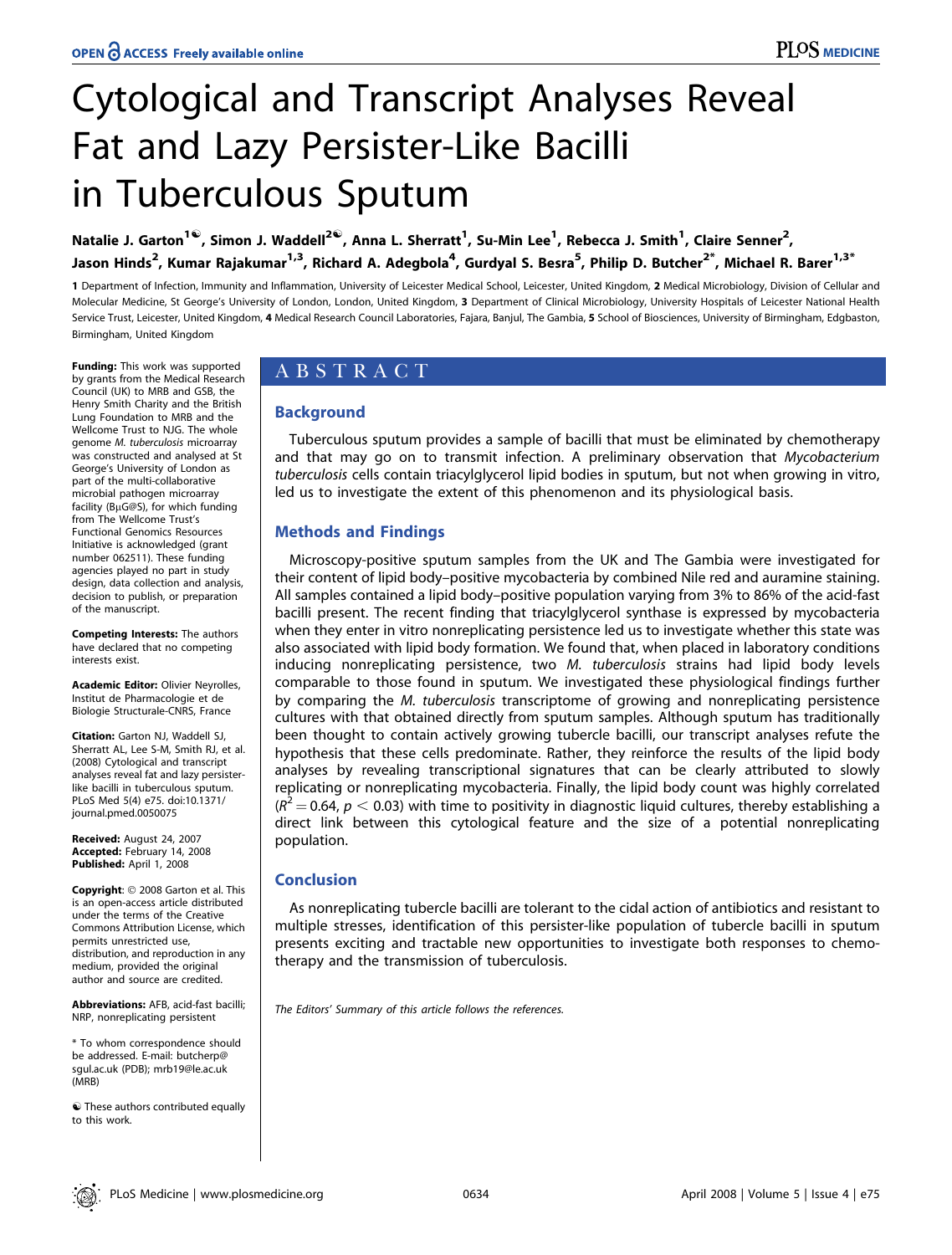## Introduction

Mycobacterium tuberculosis infects one in three worldwide and kills more people each year than any other bacterial pathogen. Routine treatment of tuberculosis requires combination antibiotic therapy for a minimum of six months, and places a substantial burden on health care systems, particularly in resource-poor countries. Over eight million new cases every year testify to this obligate pathogen's ongoing success in transmission [1], yet we know little about what the organism needs to achieve this essential step.

Expectorated tubercle bacilli have been thought to originate from rapid and extensive bacterial growth at the margins of liquefied lesions in the lung [2,3]. Sputum provides a tractable sample of the bacterial population that must be targeted by antibiotic therapy and a snapshot of the organism on its way to a new host. It follows that the bacilli in microscopy smear-positive tuberculosis sputum express properties required for transmission—properties that might explain the existence of drug-tolerant persister subpopulations and account for the prolonged antibiotic therapy necessary for relapse-free treatment [4]. Since transmission is required for evolutionary survival, we may assume that  $M$ . tuberculosis experiences powerful selection pressures to maintain and express these as-yet unidentified properties. Thus, any bacillary phenotype recognised preferentially in sputum could provide clues to these properties.

We have previously shown that nonpathogenic mycobacteria readily accumulate intracellular triacylglycerol lipid bodies in vitro [5]; these bodies could not be demonstrated under similar conditions with M. tuberculosis, yet anecdotally have been seen in acid-fast bacilli (AFB) in tuberculous sputum [5]. The recent discovery of a novel class of diacylglycerol acyl transferase enzymes in Acinetobacter [6] and the subsequent characterisation of 15 members of this class as triacylglycerol synthase-encoding genes (tgs1–tgs15) in M. tuberculosis [7] provide a biochemical basis for the presence of lipid bodies in this organism. Intriguingly, Tgs1, the most active of these enzymes, is a member of the DosR regulon [8], a set of genes responsive to hypoxia and linked to long-term survival of *M. tuberculosis* in animal hosts [9–13]. It has recently been shown that triacylglycerol is accumulated by *M. tuber*culosis following hypoxic and other stresses [7,14] and may contribute to long-term mycobacterial survival. These observations raise the possibility that lipid body–positive cells in sputum may be in a nonreplicating persistent (NRP) state, which, given that NRP bacilli display antibiotic tolerance [11,13,15], would have implications for chemotherapy.

Defining the phenotypes of bacterial pathogens in their natural environments remains a key challenge. Accurate knowledge of the properties expressed at different stages of infection enables precise targeting of therapeutic and preventive measures. While much has been learnt about bacterial pathogens from in vitro and in vivo (animal model) transcriptome studies [16,17] as well as from human lung tissue [18], there have, to the best of our knowledge, been no published studies of transcript profiles in sputum samples—a clinically tractable sample. Such methods as rapidly stabilised RNA, differential cell lysis, and RNA amplification have enabled us to report here the transcriptome of M. tuberculosis in the sputum of patients prior to treatment.

#### Methods

#### Patients

Patients attending the public clinic at the MRC Laboratories, Fajara, The Gambia and identified as sputum smear– positive by routine microscopy were invited to provide earlymorning samples for transcriptome analysis. Patients who agreed to participate gave informed oral consent (study nos. L2002.52 and L2006.60, ethical committee, MRC Laboratories, Fajara, The Gambia). Sputum from nine patients yielded sufficient mycobacterial RNA for analysis by microarray or PCR; these were designated sputum samples 1–9.

#### Mycobacterial Strains and Growth Conditions

M. tuberculosis complex for direct microarray transcriptome analysis was isolated from an aliquot of sputum 1 using standard methods [19]. M. tuberculosis complex was grown on 7H10 agar with oleic acid-albumin-dextrose-catalase [20] supplement or in 7H9 broth with albumin-dextrose-catalase supplement [20], 0.2% glycerol and 0.05% Tween-80. For hypoxic (nonreplicating persistence) cultures M. tuberculosis strains H37Rv and CH [21] were grown in Dubos Tweenalbumin broth.

#### Routine Culturing of Smear-Positive Sputum Samples

Diagnostic sputum specimens were stained with auraminephenol [19], and positive smears confirmed and scored by Ziehl-Neelsen staining after initial examination by fluorescence microscopy. Smears were scored as either  $1+(1-10$  AFB in 100 fields of view),  $2+(1-10$  AFB in ten fields of view), or  $3+$ (1–10 AFB in one field of view). Decontamination of specimens was performed by the NaOH-NALC method [19]. Each decontaminated specimen was inoculated into one vial of BACTEC 9000 MB medium for isolation of M. tuberculosis. The time to positivity of the BACTEC culture was recorded in days. All mycobacterial cultures were identified and confirmed as M. tuberculosis complex using standard procedures.

#### Auramine-Nile Red Labelling of Sputum Samples

Whole sputum  $(\sim1-4$  ml) was digested for 15 min with an equal volume of 0.5% w/v N-acetyl L-cysteine in 50 mM sodium citrate [19]. Phosphate buffer (67 mM [pH 6.8]) was added to a final volume of 20 ml, and bacteria were concentrated (1,398g, 20 min). The pellet was resuspended in 0.5 ml of phosphate-buffered saline and a smear prepared with  $\sim$ 10 µl of the suspension. Heat-fixed smears were labelled with auramine-Nile red as previously described [5]. Preparations were observed by epifluorescence microscopy using a Nikon Diphot 300 inverted microscope with a 100 W mercury light source. Images were recorded using a 12/10bit, high speed Peltier-cooled CCD camera (FDI, Photonic Science) using Image-Pro Plus (Media Cybernetics) software. The 11001V2 Blue (excitation  $470 \pm 40$  nm; emission  $> 515$ nm; Chroma Technology) and the G-2A (excitation 510–560 nm; emission:  $590 \pm 10$  nm, Nikon) filter sets were used for epifluorescence microscopy.

## Nile Red Labelling of Nonreplicating Persistence M. tuberculosis Cultures

M. tuberculosis H37Rv and strain CH [21] were grown as agitated, aerated cultures (370 rpm) to mid-log phase in Dubos liquid medium, supplemented with Dubos medium albumin. M. tuberculosis NRP1/2 (nonreplicating persistence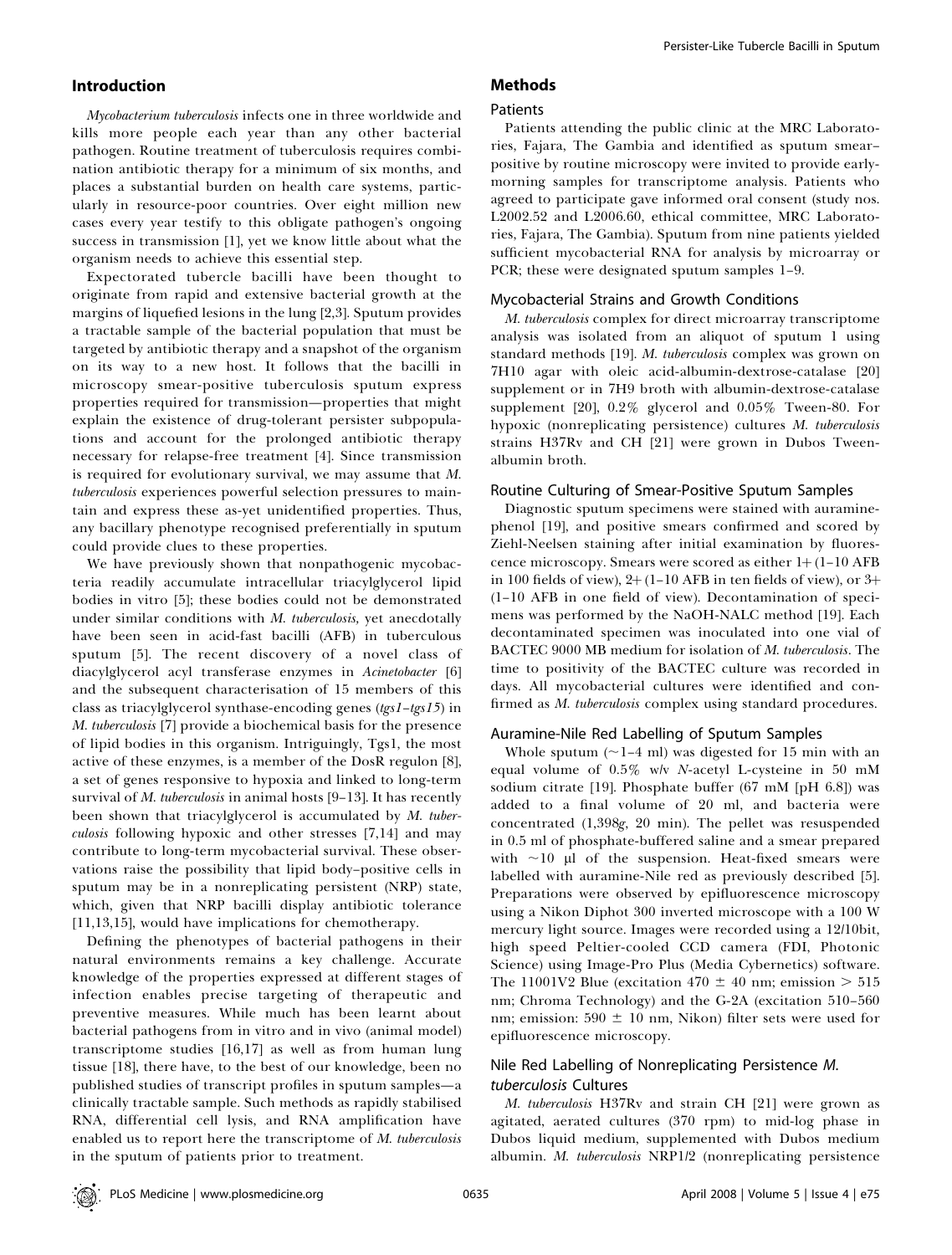stage 1 and 2) cultures were incubated with continuous stirring at  $37 \text{ °C}$  for 168, 288, and 504 h, respectively, according to Wayne and Hayes [15]. At these time points one tube of each culture was destructively sampled for microscopic analysis. 10 µl of each sample was spread on a slide, heat fixed, and labelled with Nile red as previously described [5].

## RNA Extraction from Tuberculous Sputa

With the exception of sputum sample 1, which was frozen in liquid nitrogen within 10 min of expectoration, approximately four volumes of GTC solution (5 M guanidinium thiocyanate, 0.5% w/v sodium N-lauryl sarcosine, 25 mM trisodium citrate, 0.1 M 2-mercaptoethanol, 0.5% w/v Tween 80 [pH 7.0]) [22] were added to sputum within 5 min of collection. Mycobacteria were harvested by centrifugation  $(1398g, 30 \text{ min})$ , resuspended in 400 µl of sterile deionized water, and added to 1 ml of Trizol LS (Invitrogen). RNA was extracted using a method modified from that of DesJardin et al. [23] with chloroform replacing chloroform:isoamyl alcohol washes and the Cleanascite step omitted. The mixture was transferred to a glass matrix tube for cell lysis (Lysing matrix B; Q-Biogene) and processed in a spin/rotation instrument for cell lysis (Ribolyser; Hybaid), with a speed setting of 6.5 and a time setting of  $45$  s. After processing,  $200 \mu l$  of chloroform was added to the mixture and it was vortex-mixed for 2 min. The aqueous and organic layers were separated by microcentrifugation for 15 min at room temperature at 16,000g. The aqueous phase containing the RNA was washed once with an equal volume of chloroform. The aqueous phase was removed to a fresh tube and 1 µl of glycoblue (Ambion), 0.1 volume of 5 M ammonium acetate, and an equal volume of isopropanol were added. The RNA was precipitated overnight at -20 °C. The resulting RNA pellet was washed once with 70% v/v and once with 95% v/v ethanol, dried and resuspended in 100  $\mu$ l of RNase-free H<sub>2</sub>O (Sigma). The cognate M. tuberculosis complex isolate from sputum sample 1 was cultured for 6 d in 100ml 7H9 broth at  $37 \degree C$ , 200 rpm at which time the absorbance was 0.22 at 580 nm. Mycobacterial RNA was stabilised with GTC solution and extracted as previously described. Total RNA from sputum samples (5, 7, 8, and 9) for amplification was quantified using the Nano-Drop ND-1000 Spectrophotometer (NanoDrop Technologies) and Agilent 2100 Bioanalyser (Agilent Technologies).

#### Microarray Analysis of RNA from Sputum 1

RNA from sputum 1 and the in vitro-grown cognate isolate was cleaned using the RNeasy kit (Qiagen). A M. tuberculosis whole genome microarray, generated by the Bacterial Microarray Group at St. George's (University of London) and consisting of 3,924 gene-specific PCR products (designed with minimal cross-homology) to the M. tuberculosis H37Rv [24], was utilised (ArrayExpress accession number A-BUGS-1; http://bugs.sgul.ac.uk/A-BUGS-1). Hybridisations were conducted as previously described [25] with 15 µg of Cy5-labelled cDNA derived from M. tuberculosis RNA against 1 µg Cy3labelled M. tuberculosis H37Rv genomic DNA. The hybridised slides were scanned sequentially at 532 nm and 635 nm corresponding to Cy3 and Cy5 excitation maxima using the Affymetrix 428 Array Scanner (MWG). Comparative spot intensities from the images were calculated using Imagene 5.5 (BioDiscovery), and imported into GeneSpring GX 7.2

(Agilent Technologies) for further analysis. After local background subtraction the measured intensity in the cDNA channel for each gene was divided by its intensity in the genomic DNA control channel. The array data were normalised to the 50th percentile of all genes detected to be present on the array and filtered to remove unreliable low intensity data (below a value of 500 in either channel).Genes were identified as differentially expressed in sputum with a cut-off of  $>3$ -fold relative to in vitro growth.

## Growth Conditions and RNA Extraction for Microarray Analysis

M. tuberculosis H37Rv was grown as agitated, aerated cultures (370 rpm) to mid-log phase at  $37^{\circ}$ C in Dubos liquid medium, supplemented with Dubos medium albumin. M. tuberculosis NRP1/2 cultures were set up and cultured in a stirred model for 72 h and 240 h, respectively, according to Wayne and Hayes [15]. Mycobacterial RNA was extracted from in vitro models (collected straight into GTC solution) using the GTC/Trizol method as developed by Mangan et al. [26]; RNA was DNase-treated and purified using RNeasy columns (Qiagen). Total RNA was quantified using the NanoDrop ND-1000 Spectrophotometer (NanoDrop Technologies) and Agilent 2100 Bioanalyser (Agilent Technologies).

#### RNA Amplification

An aliquot of 5 ng of total *M. tuberculosis* RNA was amplified using an Eberwine T7-oligo-dT based system after an initial polyadenylation step (MessageAmp II Bacteria, Ambion). Using this method, bacterial RNA was polyadenylated before priming the first-strand cDNA synthesis reaction with T7 linked oligo-dT. Amplified RNA was generated after secondstrand cDNA synthesis and cDNA purification by in vitro runoff transcription (IVT) using T7 polymerase. Single rounds of amplification were performed, with an in vitro transcription reaction of 16 h at 37 °C. This amplification method has been previously demonstrated to be reproducible and capable of identifying representative changes in gene expression [27,28]. The yield and size distribution of amplified products was assessed spectrophotometrically at OD260 and using the Agilent 2100 Bioanalyser (Agilent Technologies).

## Microarray Analyses of Samples 5, 7, 8, and 9

An *M. tuberculosis* whole-genome microarray, generated by the Bacterial Microarray Group at St. George's (ArrayExpress accession number A-BUGS-23; http://bugs.sgul.ac.uk/ A-BUGS-23), and consisting of 4,410 gene-specific PCR products (designed with minimal cross-homology) to the M. tuberculosis H37Rv [24], CDC1551 [29], and M. bovis AF2122/97 [30] genomes was utilised. Hybridisations were conducted as previously described [25] except for the use of M. tuberculosis genomic DNA as a common reference [31]. Using genomic DNA reduced technical variation between replicate hybridisations and allowed RNA profiles to be used in multiple comparisons. 5 µg of Cy5-labelled cDNA derived from amplified  $M$ . tuberculosis RNA was hybridised with 2  $\mu$ g of Cy3-labelled M. tuberculosis H37Rv genomic DNA. A lower ratio of test cDNA to comparator gDNA was used than with sample 1, as we were able to confirm the purity of our preparations with the Bioanalyser at the same time and perform technical replicates. The M. tuberculosis H37Rv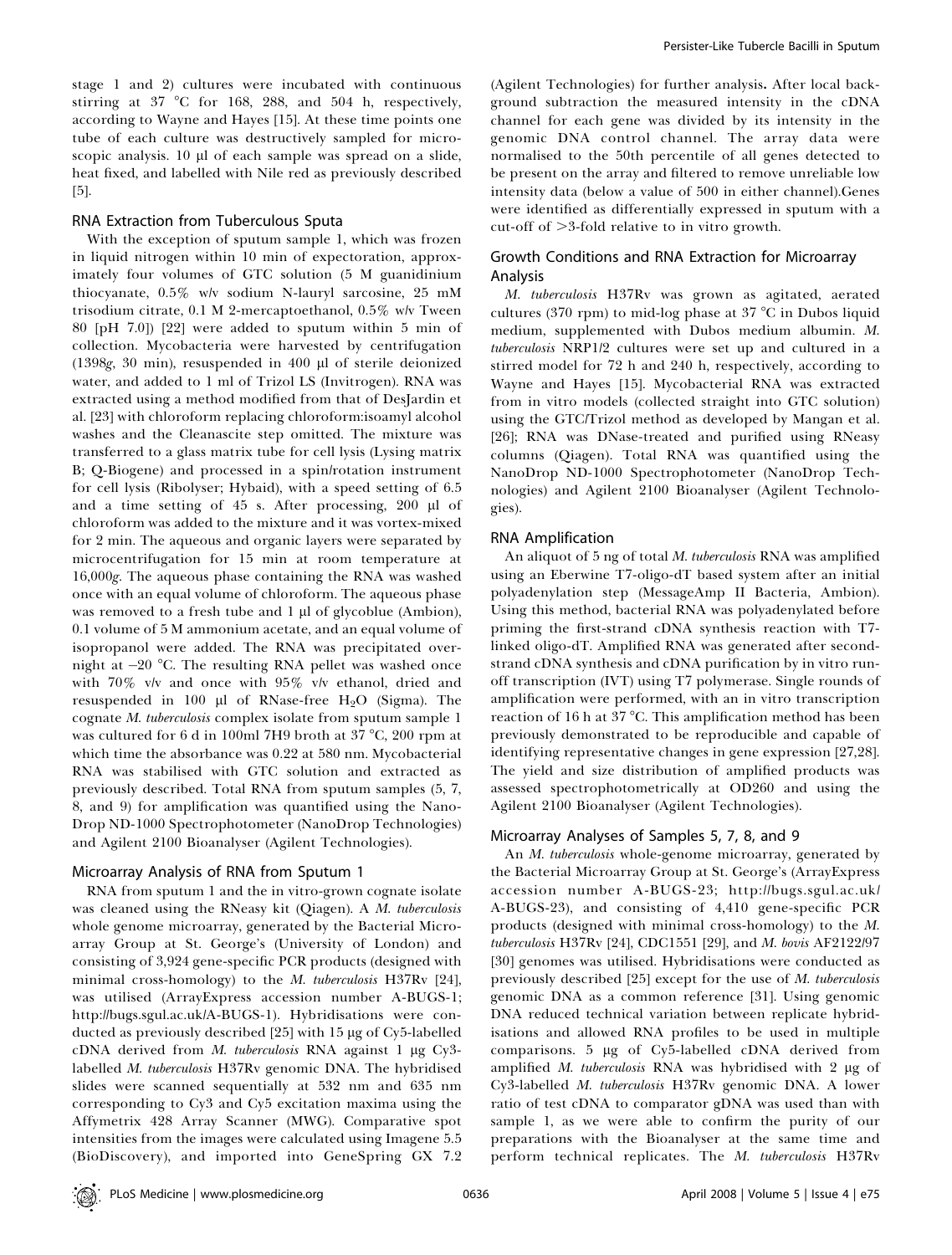reference DNA was kindly provided by Colorado State University (http://www.cvmbs.colostate.edu/microbiology/tb/ top.htm). Two biological replicates of each in vitro growth condition and four sputum samples (5, 7, 8, and 9) were hybridised in triplicate. The microarrays were scanned and spot intensities calculated as described above. The array data were normalised to the 50th percentile of all genes detected to be present on the array. The dataset was filtered to include only cDNA elements flagged to be present on 80% of the arrays. Significantly differentially expressed genes were identified using ANOVA ( $p < 0.05$  with Benjamini and Hochberg multiple testing correction) and a fold change of  $\geq$ 2.5. The significantly differentially expressed genes were hierarchically clustered using Cluster and the results displayed using Treeview software [32]. The hypergeometric distribution was used to determine if functional categories of genes were significantly enriched in the sputum profile [33]. Fully annotated microarray data are deposited in  $B\mu G\omega$ Sbase and ArrayExpress.

## Quantitative Real-Time RT-PCR

Mycobacterial RNA  $(0.5 \mu g)$  from sputum sample 1 and its cognate isolate and eight further sputum samples (samples 2– 9) were reverse transcribed in a total volume of  $30 \mu l$  using random primers and Superscript II (Invitrogen Technologies) according to manufacturer's instructions. To estimate DNA contamination of samples, all were subjected to a no reverse transcriptase control, which was then subtracted from the RNA result. A no-reverse transcriptase threshold of 10% of the test value was taken, with the exception of four reactions in which values which were  $\leq 20\%$  were used for correction. PCR reactions for tgs1 were set up using Absolute QPCR SYBR green mix (ABgene), 0.4  $\mu$ M primers [7] and 2  $\mu$ l of cDNA. PCR was performed using the Rotor-Gene RG-3000 system (Corbett Research) heating to  $56^{\circ}$ C for 2 min, then  $95$  $^{\circ}$ C for 15 min, before 40 cycles of 95  $^{\circ}$ C for 30s, 60  $^{\circ}$ C for 30s, and  $72 \degree C$  for 30s, acquiring fluorescence at  $85 \degree C$ . No-reverse transcriptase controls for both the sputum and isolate RNA were included, and these showed no PCR product. PCR for icl1 was set up with the primers of Dubnau et al. [34] using the same cycling conditions and acquiring fluorescence at  $86^{\circ}$ C. An hspX PCR was performed using primers of Wilkinson et al. [35] with 40 cycles of 95 °C for 30s, 59 °C for 30s, 72 °C for 30s, acquisition of fluorescence at 85 °C. For normalisation, PCR of sigA was performed using the primers of Manganelli et al. [36], and cycling conditions used for tgs1 with fluorescence acquisition at 86 °C. PCRs for *nuoB*,  $qcrC$ , and  $ctaD$  were performed using primers of Shi et al. [37] with conditions as previously described with annealing steps performed at 61  $^{\circ}C$ , 56 °C, and 56 °C, and acquisition of fluorescence at 84 °C, 82  $\rm{^{\circ}C}$ , and 83  $\rm{^{\circ}C}$ , respectively. The quantity of target DNA in each cDNA sample was determined by the threshold cycle  $(C_T)$  with reference to a standard curve generated by the amplification of known amounts of M. tuberculosis H37Rv genomic DNA.

## **Statistics**

The proportion of lipid body–positive AFB and time to positivity of routine cultures were analysed by linear regression to provide  $R^2$  correlation coefficients. As the lipid body content of these samples was not normally distributed, Pearson correlations were also performed.

## Results

## Lipid Body–Positive Acid-Fast Bacilli Are a Universal Feature of Smear-Positive Tuberculous Sputum

If lipid body–positive cells are a transmission-adapted phenotype for M. tuberculosis, then such cells should be present in most smear-positive sputum samples. We confirm this hypothesis in 82 smear-positive samples from patients from The Gambia and the UK (69 and 13, respectively). In samples with  $>100$  assessable bacilli, the frequency of lipid body–positive cells varied from 3% to 86% (mean 45%, standard deviation 20%), and these contained between two and eight lipid bodies per cell (Figure 1). Thus, lipid body– positive tubercle bacilli are readily demonstrable in smearpositive samples from tuberculosis patients in two wellseparated geographic locations and are present in a subpopulation of mycobacterial cells.

## Lipid Bodies Are Readily Observed in M. tuberculosis Cells in Nonreplicating Persistence

The discovery and characterisation of  $tgs1$  [6,7] raised the possibility that lipid bodies might be formed in response to the hypoxic growth shift-down conditions that have been described by Wayne and Hayes [15], conditions known to cause up-regulation of the DosR regulon [9,10]. When M. tuberculosis H37Rv, a laboratory strain, and CH, a recent clinical isolate responsible for a large outbreak [21], were exposed in vitro to these conditions, abundant Nile red-staining lipid bodies were observed in both strains; respectively, 29% and 42% in NRP1 (168 h), 50% and 65% in NRP2 (288 h), and 41% and 56% in late NRP2 (504 h). An average of two lipid bodies per cell (range one to five) was observed in all samples except for the H37Rv NRP1 sample in which only one (range one to three) was seen in positive cells. Thus, NRP M. tuberculosis cultures contain lipid bodies at levels comparable to those seen in sputum.

## Expression Profiling of M. tuberculosis Recovered from Sputum

If lipid bodies are a biomarker for cells in an NRP state, then the *M. tuberculosis* transcripts present in sputum should be compatible with those observed in NRP in vitro studies [9,10]. We therefore compared the transcriptome of M. tuberculosis recovered from human sputum to that obtained from in vitro aerobic cultures and NRP-inducing conditions [15]. Twenty sputa were collected from known microscopypositive Gambian patients before they started antibiotic treatment, and the samples were rapidly stabilized against RNA degradation. Five samples (designated 1, 5, 7, 8, and 9) were analysed by microarray hybridisation, four with and one without prior polyadenylation/oligo-dT based amplification. Although the results from sputum 1, the single direct (nonamplified) array, are not discussed further, they confirm the essential details of the amplified analyses (Tables S1 and S2). This high-volume sample  $(\sim 30 \text{ ml})$  had an exceptionally high bacterial load, and we estimate that  $>10^{10}$  bacilli were present. The data from the four amplified samples were analysed with array hybridisations of amplified RNA extracted from M. tuberculosis H37Rv under different conditions: log-phase aerobic growth, the two stages of NRP (NRP1  $t = 72$ ) h; NRP2  $t = 240$  h) [15], and a mixed preparation containing RNA from aerobic and NRP2 cells mixed in the proportion 70:30 (w/w total RNA). This latter preparation was included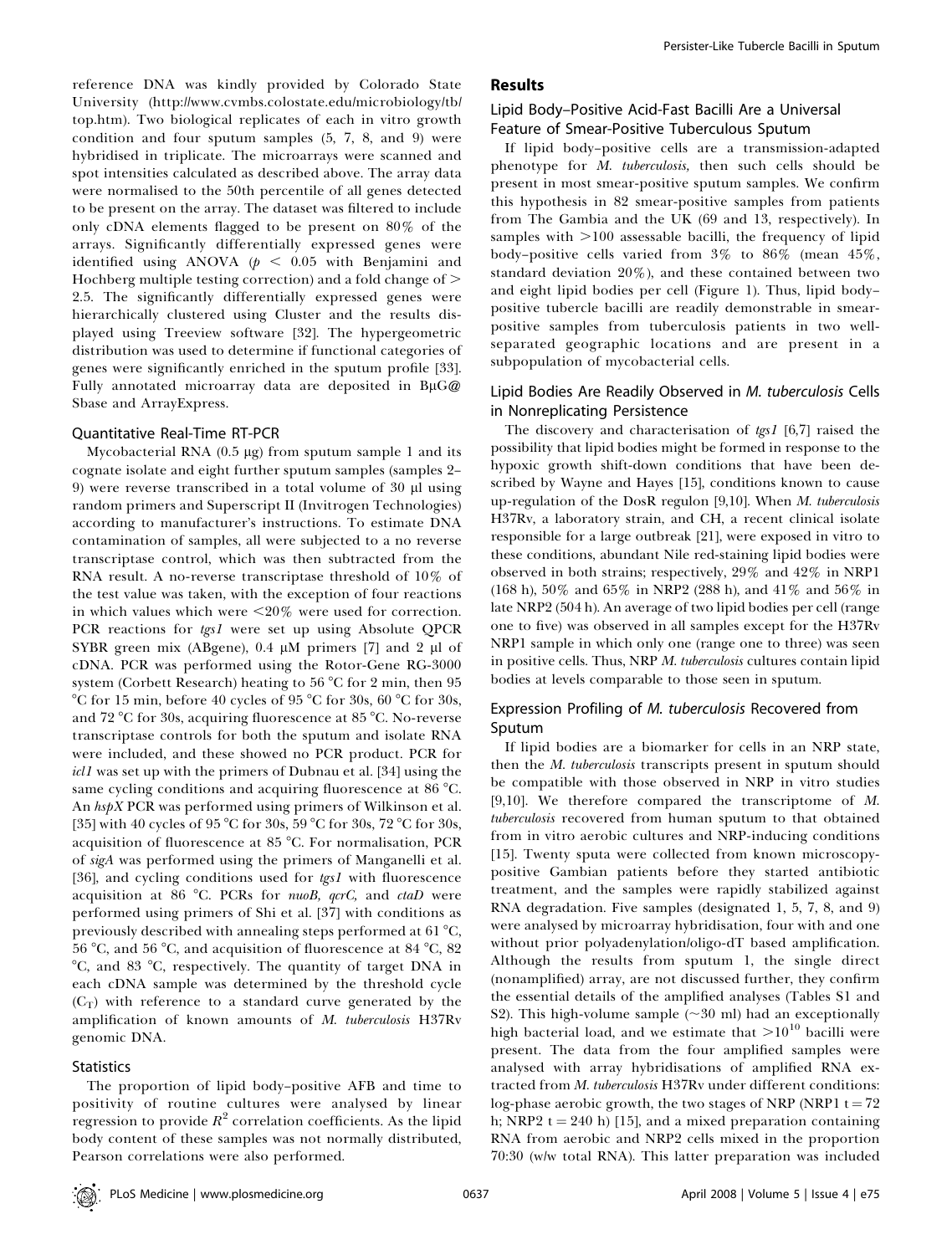

Figure 1. Lipid Bodies in Tuberculous Sputum Samples

Auramine/Nile red-fixed sputum smears [5] and aerobic M. tuberculosis growth. Variation in lipid bodies per cell: (A) none, (B) three, (C) five, and (D) eight. Samples are shown with (E) low and (F) high proportions of lipid body-positive cells. (G) Aerobically grown mid-log M. tuberculosis H37Rv contained negligible lipid bodies. Scale bar 2µm. doi:10.1371/journal.pmed.0050075.g001

because this mixture was representative of the lipid body– positive population in sputum. This preparation therefore enabled us to test the hypothesis that sputum comprises a mixture of the rapidly and aerobically growing bacilli expected at the margins of liquefying caseous lesions [2] with the NRP-like cells indicated by our lipid body studies.

Microarray data analysis revealed that, after filtering to remove genes with low signals in either channel, 182 genes were significantly induced in sputum compared to aerobic growth, and 334 genes were significantly repressed (Tables S3 and S4). Figure 2 displays the results of gene cluster analysis of array data from the biological and technical replicates for these genes across the sputa, NRP and mixed aerobic:NRP2 sample sets. Boxes 1 and 2 highlight gene clusters similarly regulated in NRP2 and sputum relative to aerobic growth. We note the large cluster of strongly down-regulated signals in sputum, a feature lost in box 1 in the 70:30 mix, presumably due to the aerobic signals obscuring the NRP2 signals. A similar pattern of differential expression is apparent for the amplified RNA from the four sputum samples, even though they came from separate, untreated patients.

The data show that none of our comparator conditions, including the 70:30 aerobically replicating:NRP2 mixture, closely parallel the sputum transcriptome. While significant overlaps between the genes differentially expressed in sputum were revealed by hypergeometric probability values (Tables S5 and S6), no single or obvious combination of

defined conditions herein, nor previously reported in vitro or in vivo, correspond to the signature we have obtained from sputum. Amongst the different functional categories of genes, relative to aerobic growth there were significant decreases in expression of genes required for aerobic respiration and ribosomal function and an increase in transcripts associated with cholesterol utilisation (Figure 3) [38]. We note also that genes previously observed to be repressed during bacillary stasis in a chronic murine infection model [37], nuoB, ctaD,  $qcrC$ ,  $atpA$ , and  $atpD$ , followed this pattern in our data while narK2 was up-regulated, as was the case in the murine studies. DosR was the most prominently activated regulon in sputum (box 2 in Figure 2; Tables S2 and S5), although the level of activation was lower than in the comparator conditions.

The induction of the isocitrate lyase gene, *icl1*, is consistent with the expected shift to utilisation of lipids as a source of carbon and energy [39]. This in vivo–associated metabolic pattern has emerged from other in vivo studies [11,12,39–42]; we particularly note the signals indicating cholesterol utilisation related to the putative KstR regulon [38,43], a feature that corresponds well with prominent sputum cholesterol content detected by thin layer chromatography (NJG, unpublished data) and the presence of this lipid in pulmonary exudates. The combination of DosR activation, lipid utilisation, and a slow growth signature is similar to experimental conditions previously studied in animal and macrophage infections [11,12], as depicted in Figures 3 and 4.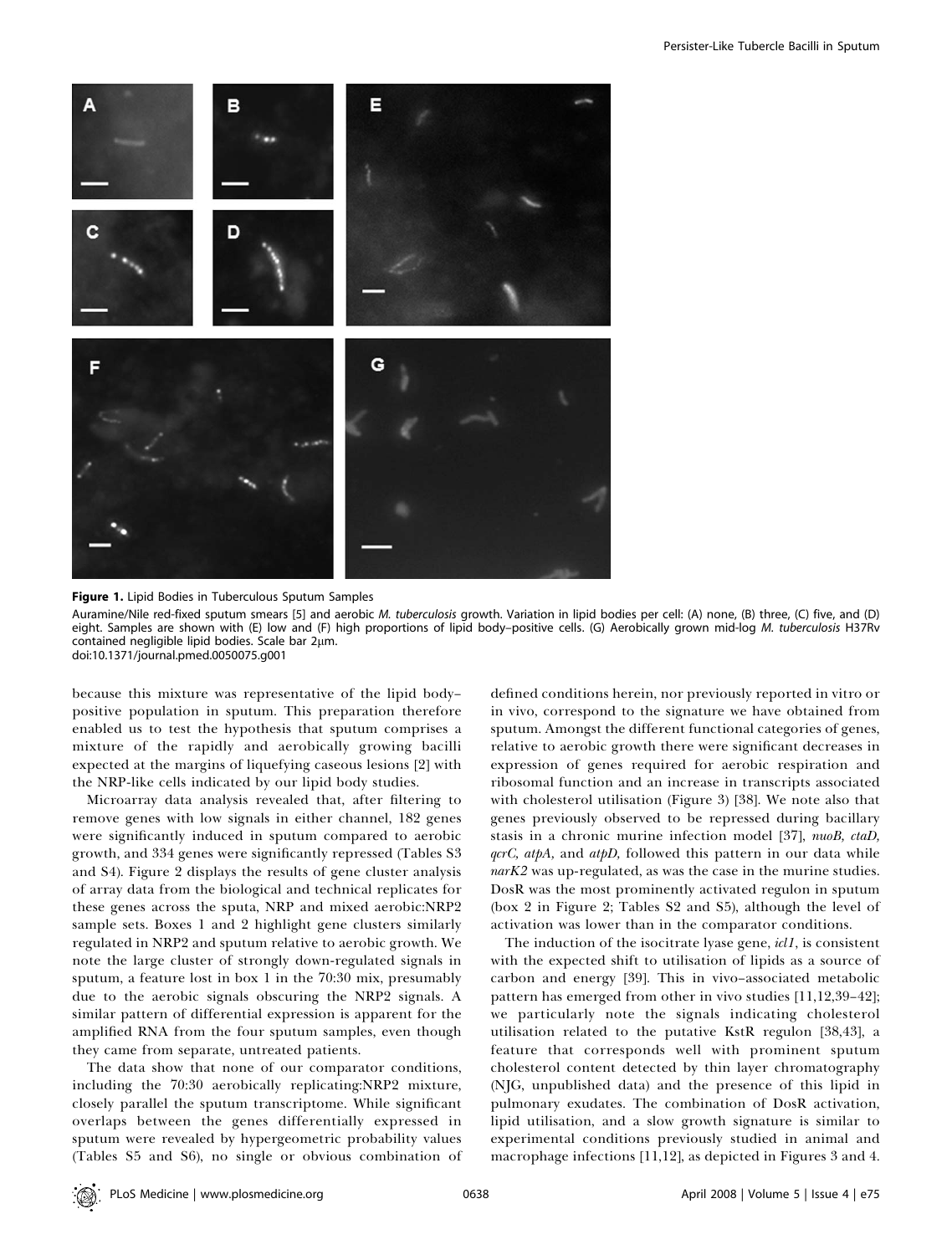



Clustering of 648 genes significantly differentially expressed in either sputum, NRP1, NRP2, or a 70:30 mix of aerobic:NRP2 compared to aerobic growth. Biological and technical replicates of conditions are displayed as columns, genes as rows. Red represents the induction of gene expression relative to aerobic growth, green repression. Asterisked columns mark the conditions in which genes were identified as significantly differentially expressed compared to aerobic growth. Boxes 1 and 2 highlight clusters of genes similarly regulated in NRP2 and sputum. doi:10.1371/journal.pmed.0050075.g002

However, induction of  $Fe^{2+}$  scavenging was absent from our dataset, presumably due to an excess of available  $Fe^{2+}$  in necrotic liquefying tissue (Tables S3–S6).

We have confirmed key features of the sputum transcriptome and its relation to the metabolic states of bacilli in sputum with selected qRT-PCR analyses applied to up- and down-regulated transcripts (Figure 5). Up-regulation of tgs1 was detected in unamplified (Table S1) and amplified (Table S3) array analyses and qRT-PCR confirmed this in these and four further samples (designated 2–4 and 6). While the upregulation of *icl1* confirms the shift towards lipid utilisation, the strong  $hspX$  ( $\alpha$ -crystallin homologue),  $narK2$  (nitrate/

nitrite transporter), and  $tgs1$  transcript signals confirm  $DosR$ up-regulation [8]. Down-regulation of *nuoB* (type-I NADH dehydrogenase),  $qcrC$  (cytochrome  $bc_1$  complex), and  $ctaD$  (aa<sub>3</sub>type cytochrome  $c$  oxidase) confirms a reduction in efficiency of the aerobic respiratory chain [37].

The strong expression of  $tgs1$  in sputum and the presence of lipid body–positive M. tuberculosis cells therein suggest a likely direct link between tgs1 expression, lipid body formation, and increased bacillary triacylglycerol content. We have demonstrated such a link in M. smegmatis by overexpressing tgs1 in this organism (see Figure S1): both increased triacylglycerol and lipid body content were observed following tgs1 induction.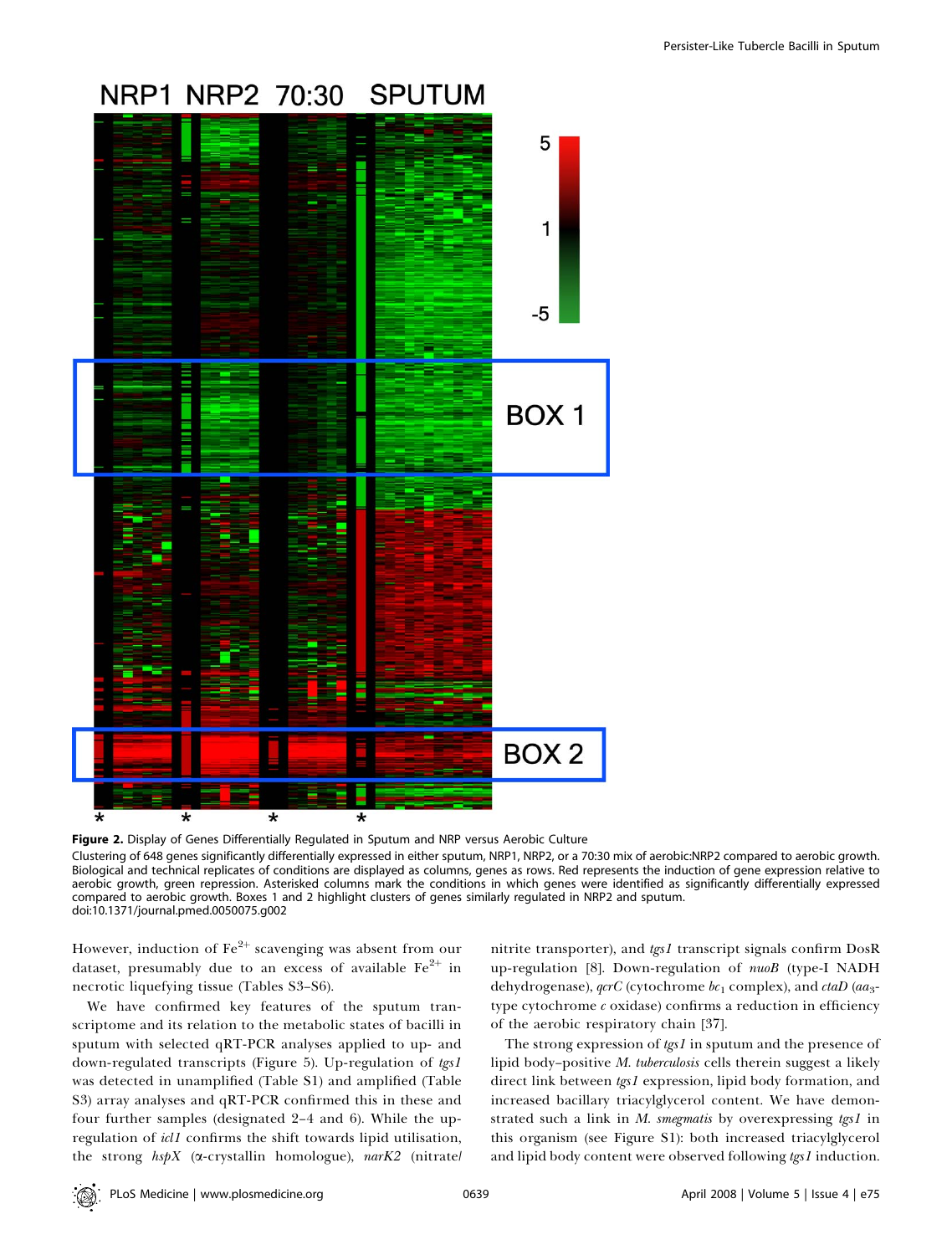

Figure 3. Genes Required for Aerobic Respiration and Ribosomal Function Show Decreased Expression in Sputum Compared with Aerobic Growth while Genes Involved in Lipid Metabolism Were Induced Box and whisker plots showing the distribution of expression ratios (log2

scale) of (A) 21 aerobic respiration genes and (B) 45 ribosomal genes in NRP2 and sputum relative to aerobic growth using functional classifications defined by Cole et al., 1998 [24]; also (C) 64 genes that may be involved in cholesterol catabolism [38] and (D) 45 genes in the fadB, echA, fadE, and fadA families, which may be involved in the  $\beta$ oxidation of fatty acids. \*Significant difference ( $p < 0.01$ ) between NRP2 or sputum compared to aerobic;  $*$ Significant difference ( $p < 0.01$ ) between NRP2 and sputum.

doi:10.1371/journal.pmed.0050075.g003

## The Frequency of Lipid Body–Positive Acid-Fast Bacilli in Sputum Is Correlated with ''Time to Positivity'' in Routine Diagnostic Liquid Culture

Although both the lipid body and the transcriptome results are consistent with the presence of a NRP-like population in sputum, more direct evidence that the lipid body–positive cells have the properties one might expect of cells in this state would be desirable. Standard bacteriology tells us that nonreplicating bacterial cells take longer to initiate growth than their replicating counterparts (longer lag phase) [44,45]. If the lipid body–positive cell count provides an estimate of a NRP population in sputum, then this should be reflected in the ''time to positivity'' in liquid culture. Figure 6 demonstrates that ''time to positivity'' is significantly associated with lipid body percentage in 15 diagnostic samples with  $p < 0.03$ and  $R^2 = 0.64$ .

## **Discussion**

We applied a combination of ex vivo and in vitro analyses to study the phenotypes of M. tuberculosis cells in smearpositive sputum samples. We found a subpopulation of lipid



Figure 4. Gene Expression Signatures Representative of Slow Growth and the M. tuberculosis In Vivo Phenotype Were Identified in the Sputum Transcriptome

The distribution of expression ratios (log2 scale) of (A) 129 genes repressed and (B) 127 genes induced by slow growth [53]; (C) 106 genes repressed and (D) 85 genes induced by NRP2 compared to aerobic growth (this report); (E) 111 genes repressed and (F) 339 genes induced on murine macrophage infection [12]. In all plots the y-axis denotes fold change, boxes encompass the 25th and 75th percentiles, whiskers have been set at  $1.5\times$  the range between these values, and only outliers are shown as individual points. \*Significant difference ( $p < 0.01$ ) between NRP2 or sputum compared to aerobic;  $*$ Significant difference ( $p < 0.01$ ) between NRP2 and sputum.

doi:10.1371/journal.pmed.0050075.g004

body-positive acid-fast cells in all samples for which  $>100$ bacilli were analysable. Our further in vitro studies revealed nonreplicating persistence, as defined by Wayne and colleagues [46], to be a condition in which M. tuberculosis cells are induced to form lipid bodies at frequencies comparable to those observed among tubercle bacilli in sputum. Consistent with this finding, transcriptome analysis of M. tuberculosis in sputum revealed signals compatible with slow or non-growth and absence of aerobic respiration. Moreover, the time to positivity in diagnostic liquid culture was shown to be directly related to sputum lipid body content, adding further weight to the view that lipid body–positive cells are not replicating. While other explanations remain possible, we conclude that the lipid body–positive cells in sputum have a persister-like phenotype, with important implications for the treatment and transmission of tuberculosis. Further studies should elucidate the impact of chemotherapy on the frequency of lipid body–positive populations of M. tuberculosis in patient sputum, and the relationship between this candidate biomarker and both infectivity and the clinical response to treatment.

The analysis of tuberculous sputum has played a central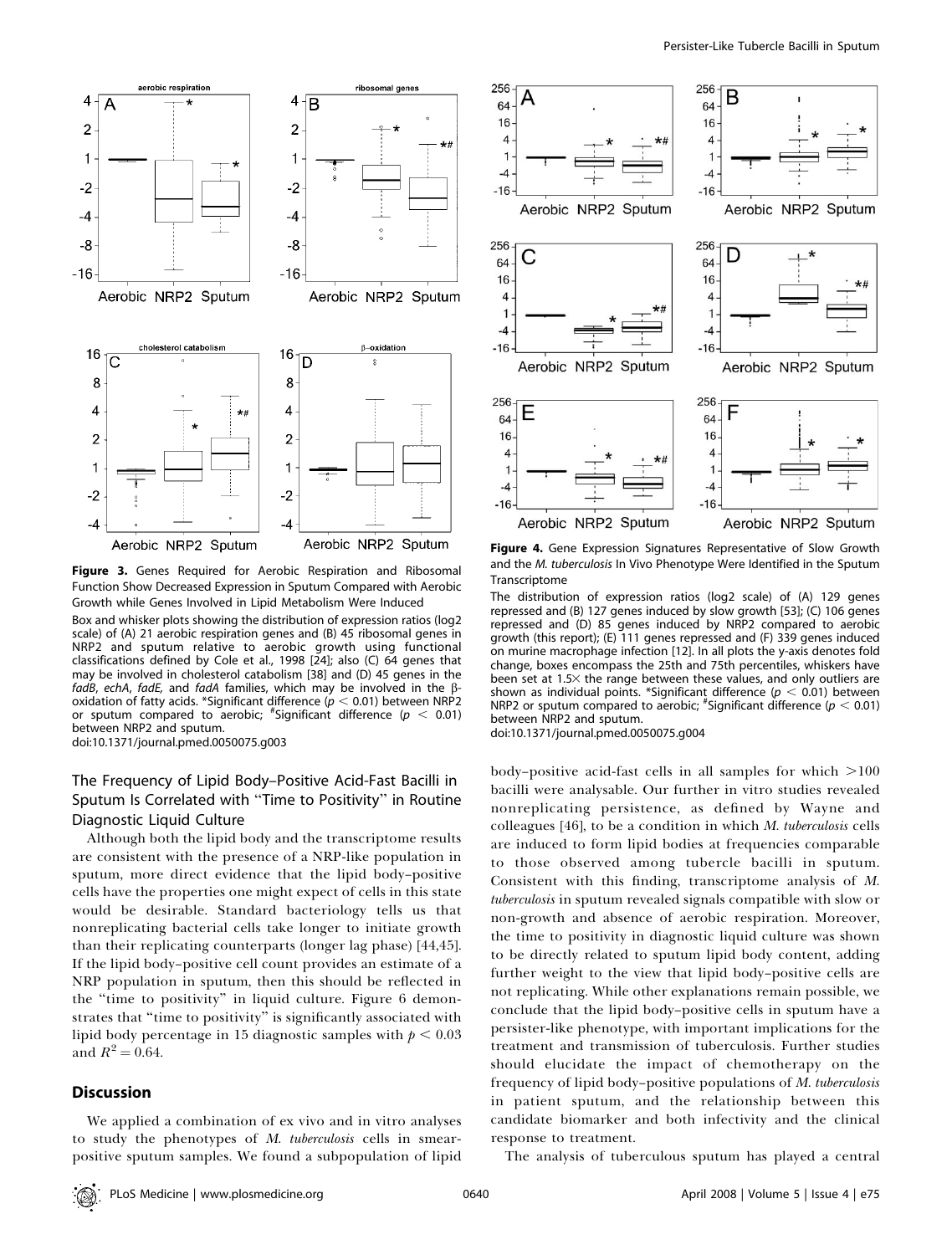

Figure 5. Specific Transcript Ratios for tgs1, hspX, icl1, nuoB, qcrC, and ctaD in AFB-Positive Sputum Samples Determined by qRT-PCR and Normalized to Values for Aerobically Grown Mid-Log M. tuberculosis H37Rv

Individual target gene transcript copy numbers were normalized against transcript copy numbers of sigA in the samples concerned. Numbers on the abscissa refer to the designated sputum sample numbers.

doi:10.1371/journal.pmed.0050075.g005

role in the diagnosis and management of tuberculosis. While the presence of acid-fast bacilli in sputum is the feature most prominently linked to the potential of a patient to disseminate infection, there are other influential factors. Setting aside those associated with human behaviour and the immediate atmospheric conditions, a transmitted tubercle bacillus must survive transit and master new environmental pressures if it is to establish infection in a new individual. From what we know about bacterial adaptation, it is highly probable that specific traits are expressed to achieve this ability. Furthermore, it is recognised that in the treatment of tuberculosis and other bacterial infections, bacterial burden correlates not only with increased potential for onward transmission, but also with the duration of chemotherapy required for a cure [47]. Bacterial populations often show heterogeneous properties. The presence of a slow or nongrowing subpopulation of bacteria phenotypically resistant to antibiotics has been proposed to account for the extended time required for treatment of tuberculosis [4,48]. Although never directly identified, the presence of such a population is inferred from the biphasic reduction of viable bacterial counts recovered from serial sputum samples collected during therapy [4]. Such antibiotic-tolerant ''persister'' populations have been recognised in many bacterial infections [49]; a greater bacterial burden being associated with a higher frequency of phenotypic resistance. The results we

present here are a first step towards defining the transmission phenotype of M. tuberculosis and also reveal directly, to our knowledge for the first time, a substantial population of persister-like bacilli in sputum prior to commencement of therapy.

Lipid bodies must now be recognised as a universal feature of smear-positive tuberculosis, and the significance of this finding and of the variation in the proportion of positive cells between samples must be established. While lipid bodies are a well-established feature of eukaryotic cell biology [50], their recognition in prokaryotes is relatively recent [51]. The link between tgs1, the DosR regulon, the hypoxia-induced NRP state, and lipid bodies that is strengthened and made clinically relevant by our findings, relates these structures to a coherent set of laboratory studies. Lipid body–positive cells must now be factored into the debate about mycobacterial dormancy and persistence. Fourteen functional Tgs enzymes that are not DosR regulated have been identified [7]. However, none of the mRNAs encoding these enzymes was found to be up-regulated in our transcriptional studies, while Tgs1, the most active enzyme, and the DosR regulon itself were.

While the microarray results can be analysed in several different contexts, we focus here on the data that have a bearing on the growth state and lipid body content of our samples. The transcriptome clearly shows that the sputum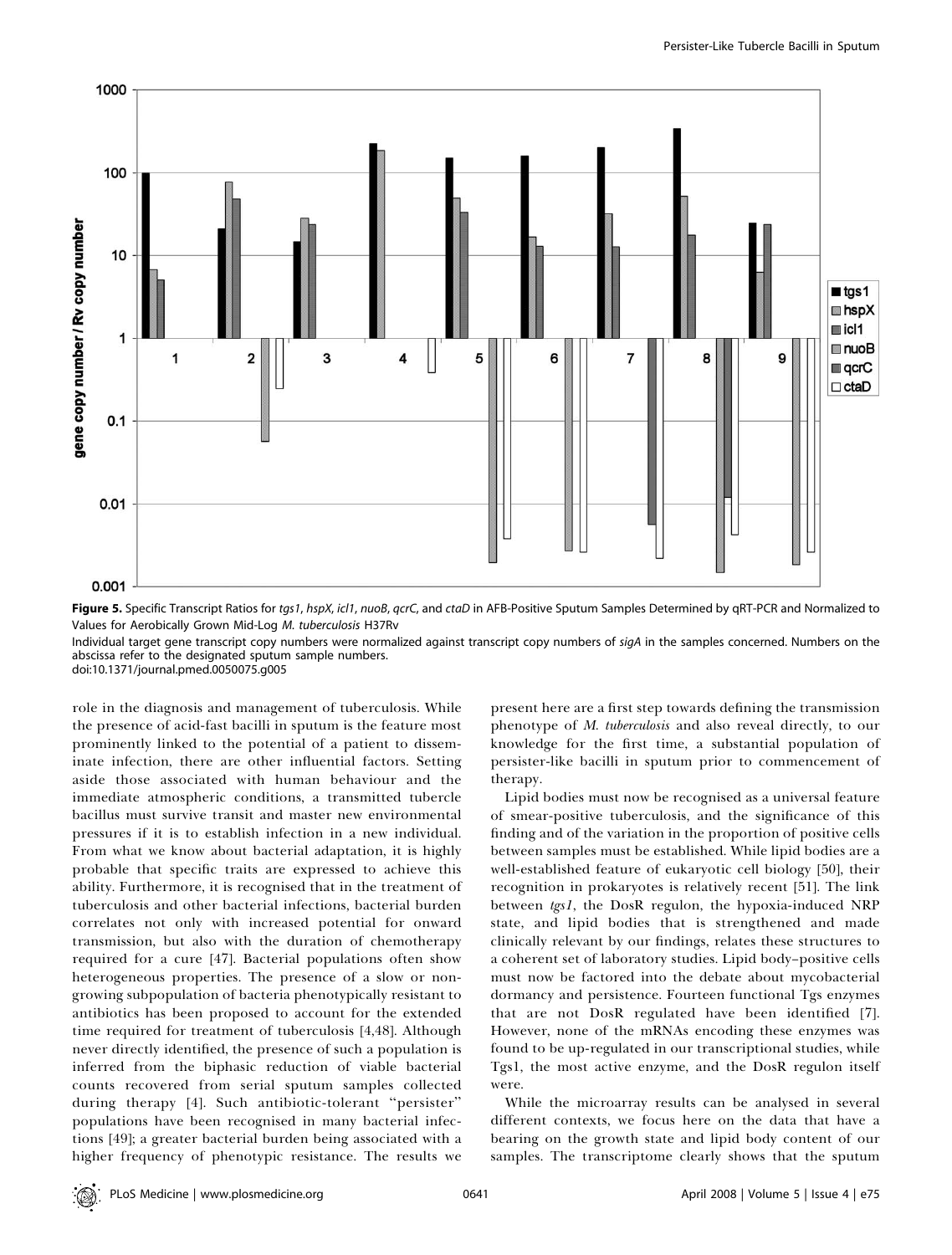

Figure 6. Time to Positivity in BACTEC 960 Cultures Related to Lipid Body Counts Determined in the Samples from Which the Cultures Were Prepared Analysis was confined to samples graded  $3+$  by microscopy to minimize the effect of varying bacterial inoculum on time to positivity. doi:10.1371/journal.pmed.0050075.g006

bacillary population is dominated by slowly or nonreplicating bacilli, a contention further supported by two lines of comparative evidence. Firstly, two in vitro transcriptome datasets can be robustly argued to represent nonreplicating cell populations: the nutrient deprivation studies of Betts et al. [52] and our NRP2 results. Of the repressed 33 genes common to both of these datasets, 20 were found to be downregulated in our sputum samples (hypergeometric  $p$ -value  $2.56 \times 10^{-11}$ ), a feature that is further supported by strong correlations with the recently published reduced growth rate dataset (Figure 5) [53]. Secondly, Shi and colleagues studied specific gene expression in chronic mouse infections [37] under conditions in which there is clear evidence for lack of replication [54]. In common with this study, our results show repression of *nuoB*,  $ctaD$ ,  $qcrC$ ,  $atpA$ , and  $atpD$  and upregulation of *narK2*. This supports the view that our sputum samples contained many nonreplicating bacilli in respiratory state III defined by these authors [37], that is, a shift from oxygen electron transfer to anaerobic electron transfer.

If the frequency of lipid body–positive mycobacteria in sputum provides an estimate of the NRP cells present, then other NRP-related features should be correlated. Remarkably, we found this to be the case with time to positivity in routine diagnostic cultures performed on samples that we had analysed for their lipid body content (Figure 6). These results provide direct evidence that the frequency of lipid body– positive cells provide an estimate of the nonreplicating mycobacterial population in sputum in these samples.

Drawing all these results together, we now reject the commonly held belief that smear-positive sputum is dominated by aerobically replicating Mycobacterium tuberculosis. The transcriptome data in particular show that such cells could only be a minor component in the samples analysed in this way. In contrast, we conclude that our samples contained nonreplicating mycobacteria at levels proportional to the lipid body-positive cells therein.

While the significance of this finding to clinical tuberculosis will only be established by long-term studies, several important implications can be recognised at this stage. First, it is clear that the large numbers of tubercle bacilli observed

in sputum are not a direct sample from extensive and rapid aerobic growth at the margins of open cavities. Rather, we propose that, as with all growth in restricted environments, this aerobic growth results in the buildup of larger and larger numbers of stationary phase nonreplicating bacilli and that this accords with the mature ''colony-like'' growth of tubercle bacilli reported in caseous lesions by Canetti [2]. Second, the cidal action of many antibiotics is proportional to the growth rate of bacteria, with those growing slowly or in a nonreplicating state showing phenotypic tolerance [49,55,56]. In particular, Wayne type M. tuberculosis NRP cultures are tolerant to isoniazid and rifampin [15]. Interestingly, while such cultures provide the closest available transcriptome match to the signals we have obtained from sputum, our own studies on phenotypic resistance have so far consistently shown that the presence of M. tuberculosis lipid bodies accumulated following growth-arresting stimuli, is correlated with tolerance to the cidal action of these antibiotics (see Figure S2). Such phenotypic resistance is widely believed to underpin the persister phenomenon in tuberculosis, in which a residual and antibiotic-recalcitrant population requires extended chemotherapy for its elimination [4].

We emphasise that hypoxia is not the only stress capable of inducing lipid body formation. This is exemplified by our preliminary nitric oxide data (Figure S2). This latter effect is probably mediated via DosR [57]. The relationship between DosR induction and growth rate is clearly multifactorial, with the up-regulation of DosR perhaps a general indicator of mycobacterial stress, for example the DosR regulon is induced during the exponential phase of growth in mice [31]. It is the slow/nongrowth transcriptional profile and our time-to-positivity results that indicate the presence of a nonreplicating population in sputum rather than dosR expression, which is found in both growing and nongrowing populations. However, it should be noted that bacterial populations are evidently nonuniform. Thus lipid body– positive cells may also represent a slower or nonreplicating population within a growing culture.

We cannot say whether the expectorated persister-like population we report here reflects the persister population revealed during chemotherapy. Initial establishment of persisters in growing populations is probably random and at a low level; however, during infection these populations will be influenced by specific conditions, including the development of colonial/biofilm-like growth [2] and inflammatory responses that may increase the numbers of persisterlike cells observed [49,57]. We note that all the sputum samples we examined were collected prior to the commencement of chemotherapy; the status of bacilli within patients treated with antibiotics is not clear. Nonetheless, this question is amenable to further study through the analysis of the responses of patients to therapy and serial analyses of the lipid body content of their sputum samples.

Finally, returning to the proposal that the bacilli in sputum display traits that underpin the transmission of tuberculosis, the relative resistance of nonreplicating bacteria, including M. tuberculosis, to a variety of stresses is well established [59– 61]. Global stress resistance will promote survival that is essential for transmission. More specifically, we note that formation of lipid bodies in Rhodococcus, another actinomoycete, has been linked to improved survival during desiccation [62]. Even more intriguing is the observation that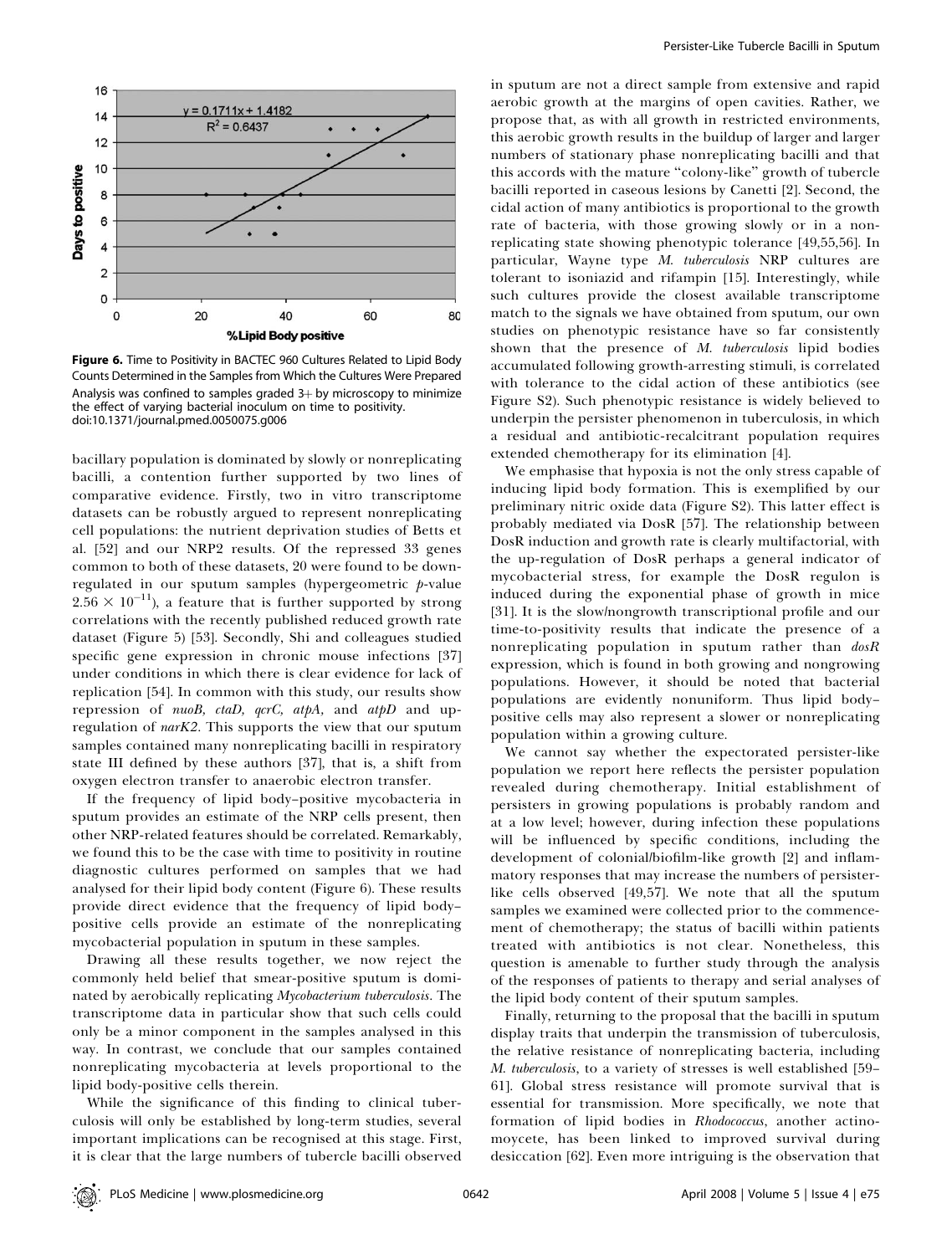hypoxically grown M. tuberculosis cultures, in which we have demonstrated  $\sim$ 34% lipid body–positive cells (unpublished data), are 10-fold more infectious for guinea pigs by the aerosol route than their aerobically grown counterparts [63]. Moreover, recent investigation of Beijing strains of M. tuberculosis revealed that they accumulate more triacylglycerol and express tgs1 at levels 10-fold higher than laboratory strains, during aerobic log-phase growth [64]. The enhanced transmissibility, evidenced by the rapid global spread of these strains, may reflect a greater propensity for lipid body formation in vivo.

We propose that lipid body positive (fat) acid fast bacilli are a biomarker for nonreplicating (lazy) M. tuberculosis cells in sputum; their further study offers exciting and tractable avenues for research into the treatment and prevention of tuberculosis.

## Supporting Information

Figure S1. Overexpression of tgs1 in M. smegmatis Leads to Enhanced Accumulation of Triacylglycerol and Lipid Bodies

We cloned tgs1 under the control of the acetamide-inducible promoter pSD26 [65] and expressed it in Mycobacterium smegmatis, which readily forms tiacylglycerol (TAG) lipid bodies in vitro. Test and control cells were exposed to radiolabelled oleic acid for 10 min and incorporation into TAG determined [66].

(A) Triacylglycerol synthase (TGS) activity of induced MspSD26-tgs1 and MspSD26 vector control,  $p < 0.001$ .

(B) Pseudo-coloured fluorescence images of induced MspSD26 vector control (i) and MspSD26-tgs1 (ii) incubated with 630  $\mu$ M oleic acid for 10 min and labelled with Nile red [5]. Pseudo-colour (blue/min to red/ max) was applied to grey levels 101–255 to demonstrate enhanced lipid body formation in the  $tgs1$ -overexpressing cells. Scale bar = 2 lm.

Found at doi:10.1371/journal.pmed.0050075.sg001 (6.7 MB TIF).

Figure S2. Nitric Oxide Exposure Stimulates Lipid Body Formation and Tolerance to the Cidal Action of Rifampin

Exponential phase M. tuberculosis H37Rv cultures in Sauton's medium  $\sim$ 10<sup>5</sup> cfu/ml) were treated with 100 µM spermine.NO (NO donor) for 4 or 24 h. These test cultures respectively contained 65% and 22% lipid body–positive cells, while the control cultures, exposed to 100  $\mu$ M spermine.HCl for the same times, contained  $< 1\%$  . Subsequent exposure of test and control cultures to rifampin  $(1 \mu g/ml)$  for  $7 d$ revealed diminished killing in the NO exposed cultures. Error bars  $=$  $+1$  standard deviation ( $n = 3$ ).

Found at doi:10.1371/journal.pmed.0050075.sg002 (194 KB TIF).

Table S1. Genes Determined to Be Greater than 3-fold Up-regulated in Sputum 1 Compared with In Vitro Growth of the Cognate Isolate by Direct Microarray

Found at doi:10.1371/journal.pmed.0050075.st001 (52 KB DOC).

Table S2. Hypergeometric Probability Analysis of Genes Determined to be  $>$  3-Fold Up-regulated in Sputum 1 Compared to In Vitro Cognate Isolate Growth by Direct Microarray

Found at doi:10.1371/journal.pmed.0050075.st002 (85 KB DOC).

Table S3. Genes Determined to be Greater than 2.5-Fold Upregulated in Sputum Compared with In Vitro Growth by Amplified Microarray

Found at doi:10.1371/journal.pmed.0050075.st003 (403 KB DOC).

Table S4. Genes Determined to be Greater than 2.5-fold Downregulated in Sputum Compared with In Vitro Growth by Amplified Microarray

Found at doi:10.1371/journal.pmed.0050075.st004 (664 KB DOC).

Table S5. Hypergeometric Probability Analysis of Genes Determined to be  $\geq$ 2.5-Fold Up-regulated in Sputum Compared to In Vitro H37Rv Growth by Amplified Microarray

Found at doi:10.1371/journal.pmed.0050075.st005 (104 KB DOC).

Table S6. Hypergeometric Probability Analysis of Genes Determined to be  $\geq$ 2.5-Fold Down-regulated in Sputum Compared to In Vitro H37Rv Growth by Amplified Microarray

Found at doi:10.1371/journal.pmed.0050075.st006 (86 KB DOC).

#### Accession Numbers

The fully annotated microarray data from this study are deposited in BlG@Sbase (accession number: E-BUGS-52; http://bugs.sgul.ac.uk/ E-BUGS-52) and ArrayExpress (accession number: E-BUGS-52; http:// www.ebi.ac.uk/arrayexpress/experiments/E-BUGS-52).

## Acknowledgments

We thank Sarah Fandrich and Helen Smith for technical assistance; Jenny Bryan for helpful comments on the manuscript; and Keith McAdam, Tumani Corah, Bouke de Jong, Omar Ceesay, Babou Faye, and Jacob Otu for their assistance in The Gambia. M. tuberculosis H37Rv reference DNA was kindly provided by Colorado State University (Contract No. HHSN266200400091C; NIH, NIAID N01- AI-40091; ''Tuberculosis Vaccine Testing and Research Materials Contract''; http://www.cvmbs.colostate.edu/microbiology/tb/top.htm). Joanna Bacon, Health Protection Agency, Porton Down, UK, kindly supplied a sample of her hypoxically grown bacilli for lipid body analysis.

Author contributions. NJG, SJW, RAA, PDB, and MRB designed the study, analysed results and contributed to the writing of the paper. KR and GSB contributed to the analysis of results and writing of the paper. NJG, SJW, ALS, SML, RJS, CS, and JH were involved in performing the experiments and analysing the data.

#### References

- 1. WHO (2007) Global tuberculosis control: surveillance, planning, financing. Geneva: WHO. WHO/HTM/TB/2007.376. Available: http://www.who.int/tb/ publications/global\_report/en/. Accessed 20 February 2008.
- 2. Canetti G (1955) The tubercle bacillus in the pulmonary lesion of man. Histobacteriology and its bearing on therapy of pulmonary tuberculosis. The tubercle bacillus in the pulmonary tuberculous lesion. New York: Springer Publishing Company. pp. 29–85.
- 3. Young DB, Duncan K (1995) Prospects for new interventions in the treatment and prevention of mycobacterial disease. Annu Rev Microbiol 49: 641–673.
- 4. Mitchison DA (2004) The search for new sterilizing anti-tuberculosis drugs. Front Biosci 9: 1059–1072.
- 5. Garton NJ, Christensen H, Minnikin DE, Adegbola RA, Barer MR (2002) Intracellular lipophilic inclusions of mycobacteria in vitro and in sputum. Microbiology 148: 2951–2958.
- 6. Kalscheuer R, Steinbüchel A (2003) A novel bifunctional wax ester synthase/ acyl-CoA:diacylglycerol acyltransferase mediates wax ester and triacylglycerol biosynthesis in Acinetobacter calcoaceticus ADP1. J Biol Chem 278: 8075– 8082.
- 7. Daniel J, Deb C, Dubey VS, Sirakova TD, Abomoelak B, et al. (2004) Induction of a novel class of diacylglycerol acyltransferases and triacylglycerol accumulation in Mycobacterium tuberculosis as it goes into a dormancylike state in culture. J Bacteriol 186: 5017–5030.
- 8. Park HD, Guinn KM, Harrell MI, Liao R, Voskuil MI, et al. (2003) Rv3133c/ dosR is a transcription factor that mediates the hypoxic response of Mycobacterium tuberculosis. Mol Microbiol 48: 833–843.
- 9. Voskuil MI, Visconti KC, Schoolnik GK (2004) Mycobacterium tuberculosis gene expression during adaptation to stationary phase and low-oxygen dormancy. Tuberculosis (Edinb) 84: 218–227.
- 10. Muttucumaru DG, Roberts G, Hinds J, Stabler RA, Parish T (2004) Gene expression profile of Mycobacterium tuberculosis in a nonreplicating state. Tuberculosis (Edinb) 84: 239–246.
- 11. Karakousis PC, Yoshimatsu T, Lamichhane G, Woolwine SC, Nuermberger EL, et al. (2004) Dormancy phenotype displayed by extracellular Mycobacterium tuberculosis within artificial granulomas in mice. J Exp Med 200: 647– 657.
- 12. Schnappinger D, Ehrt S, Voskuil MI, Liu Y, Mangan JA, et al. (2003) Transcriptional adaptation of Mycobacterium tuberculosis within macrophages: Insights into the phagosomal environment. J Exp Med 198: 693– 704.
- 13. Neyrolles O, Hernandez-Pando R, Pietri-Rouxel F, Fornes P, Tailleux L, et al. (2006) Is adipose tissue a place for *Mycobacterium tuberculosis* persistence?<br>PLoS ONE 1: e43. doi:10.1371/journal.pone.0000043
- 14. Sirakova TD, Dubey VS, Deb C, Daniel J, Korotkova TA, et al. (2006) Identification of a diacylglycerol acyltransferase gene involved in accumulation of triacylglycerol in Mycobacterium tuberculosis under stress. Microbiology 152: 2717–2725.
- 15. Wayne LG, Hayes LG (1996) An in vitro model for sequential study of shiftdown of Mycobacterium tuberculosis through two stages of nonreplicating persistence. Infect Immun 64: 2062–2069.

PLoS Medicine | www.plosmedicine.org April 2008 | Volume 5 | Issue 4 | e75 0643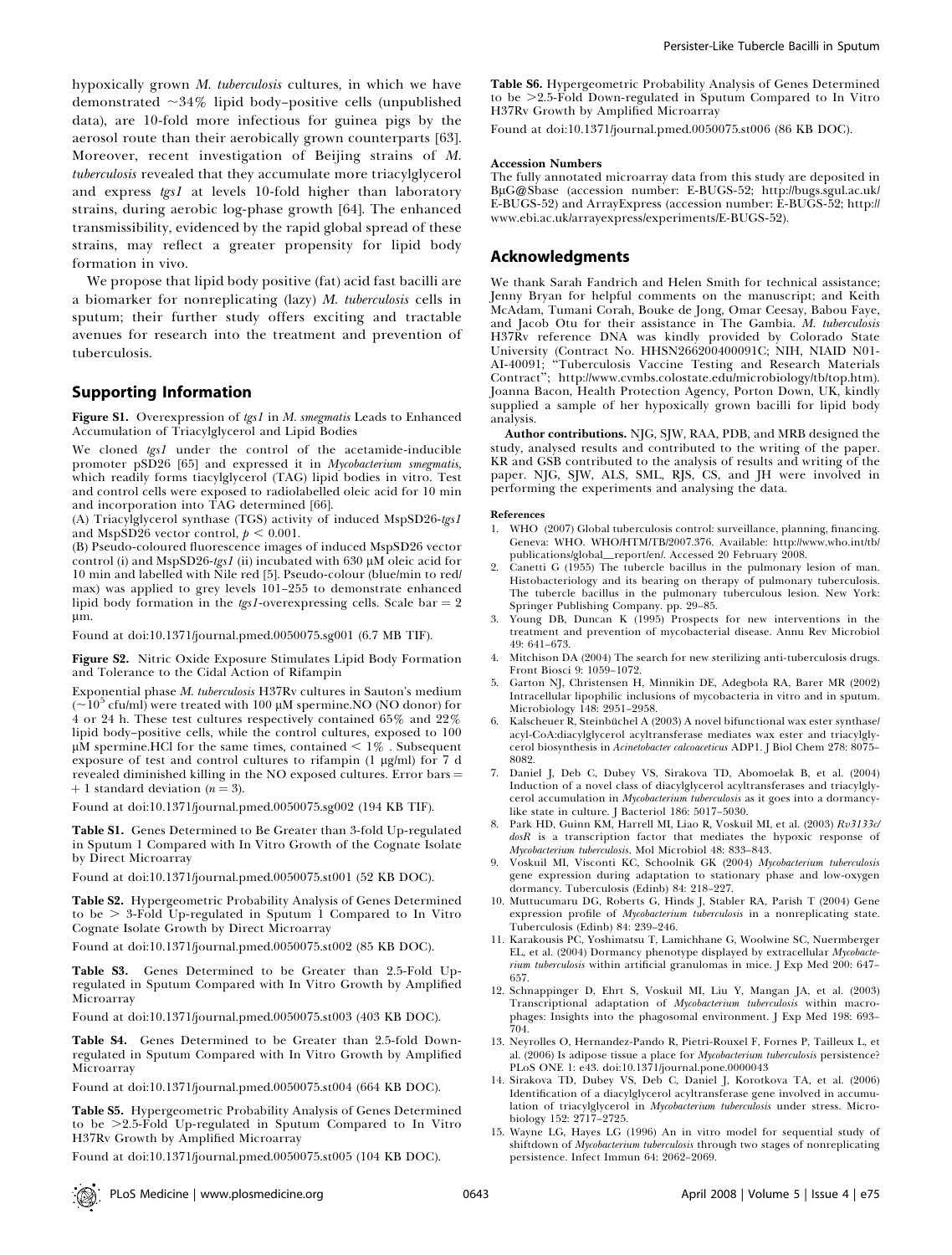- 16. Conway T, Schoolnik GK (2003) Microarray expression profiling: capturing a genome-wide portrait of the transcriptome. Mol Microbiol 47: 879–889.
- 17. Waddell SJ, Butcher PD (2007) Microarray analysis of whole genome expression of intracellular Mycobacterium tuberculosis. Curr Mol Med 7: 287– 296.
- 18. Rachman H, Strong M, Ulrichs T, Grode L, Schuchhardt J, et al. (2006) Unique transcriptome signature of Mycobacterium tuberculosis in pulmonary tuberculosis. Infect Immun 74: 1233–1242.
- 19. Sommers HM, Good RC (1985) Mycobacterium. In: Lennette EH, Balows A, Hausler Jr WJ, Shadomy HJ, editors. Manual of clinical microbiology. Washington (D.C.): ASM. pp. 216–248.
- 20. Larsen MH (2000) Some common methods in mycobacterial genetics. In: Hatfull GF, Jacobs J W. R., editors. Molecular genetics of mycobacteria. Washington (D.C.): ASM. pp. 216–248.
- 21. Rajakumar K, Shafi J, Smith RJ, Stabler RA, Andrew PW, et al. (2004) Use of genome level-informed PCR as a new investigational approach for analysis of outbreak-associated Mycobacterium tuberculosis isolates. J Clin Microbiol 42: 1890–1896.
- 22. Monahan IM, Mangan JA, Butcher PD (2001) Extraction of RNA from intracellular Mycobacterium tuberculosis: Methods, considerations and applications. In: Stoker TPaNG, editor. Mycobacterium tuberculosis Protocols. Totowa (New Jersey): Humana Press. pp. 31–42.
- 23. Desjardin LE, Perkins MD, Wolski K, Haun S, Teixeira L, et al. (1999) Measurement of sputum Mycobacterium tuberculosis messenger RNA as a surrogate for response to chemotherapy. Am J Respir Crit Care Med 160: 203–210.
- 24. Cole ST, Brosch R, Parkhill J, Garnier T, Churcher C, et al. (1998) Deciphering the biology of Mycobacterium tuberculosis from the complete genome sequence. Nature 393: 537–544.
- 25. Stewart GR, Wernisch L, Stabler R, Mangan JA, Hinds J, et al. (2002) Dissection of the heat-shock response in Mycobacterium tuberculosis using mutants and microarrays. Microbiology 148: 3129–3138.
- 26. Mangan JA, Monahan IM, Butcher PD (2002) Gene expression during hostpathogen interactions: approaches to bacterial mRNA extraction and labelling for microarray analysis. In: Wren Dorrell, editors. Methods in microbiology. London: Academic Press. pp. 137–151.
- 27. Waddell SJ, Laing K, Senner C, Butcher PD (2008) Microarray analysis of defined Mycobacterium tuberculosis populations using RNA amplification strategies BMC Genomics 2008, 9: 94 (25 February 2008)
- 28. Rohde KH, Abramovitch RB, Russell DG (2007) Mycobacterium tuberculosis invasion of macrophages: linking bacterial gene expression to environmental cues. Cell Host Microbe 2: 352–364.
- 29. Fleischmann RD, Alland D, Eisen JA, Carpenter L, White O, et al. (2002) Whole-genome comparison of Mycobacterium tuberculosis clinical and laboratory strains. J Bacteriol 184: 5479–5490.
- 30. Garnier T, Eiglmeier K, Camus JC, Medina N, Mansoor H, et al. (2003) The complete genome sequence of Mycobacterium bovis. Proc Natl Acad Sci U S A 100: 7877–7882.
- 31. Talaat AM, Lyons R, Howard ST, Johnston SA (2004) The temporal expression profile of Mycobacterium tuberculosis infection in mice. Proc Natl Acad Sci U S A 101: 4602–4607.
- 32. Eisen MB, Spellman PT, Brown PO, Botstein D (1998) Cluster analysis and display of genome-wide expression patterns. Proc Natl Acad Sci U S A 95: 14863–14868.
- 33. Waddell SJ, Stabler RA, Laing K, Kremer L, Reynolds RC, et al. (2004) The use of microarray analysis to determine the gene expression profiles of Mycobacterium tuberculosis in response to anti-bacterial compounds. Tuberculosis (Edinb) 84: 263–274.
- 34. Dubnau E, Fontan P, Manganelli R, Soares-Appel S, Smith I (2002) Mycobacterium tuberculosis genes induced during infection of human macrophages. Infect Immun 70: 2787–2795.
- 35. Wilkinson RJ, DesJardin LE, Islam N, Gibson BM, Kanost RA, et al. (2001) An increase in expression of a Mycobacterium tuberculosis mycolyl transferase gene (fbpB) occurs early after infection of human monocytes. Mol Microbiol 39: 813–821.
- 36. Manganelli R, Dubnau E, Tyagi S, Kramer FR, Smith I (1999) Differential expression of 10 sigma factor genes in Mycobacterium tuberculosis. Mol Microbiol 31: 715–724.
- 37. Shi L, Sohaskey CD, Kana BD, Dawes S, North RJ, et al. (2005) Changes in energy metabolism of *Mycobacterium tuberculosis* in mouse lung and under in vitro conditions affecting aerobic respiration. Proc Natl Acad Sci U S A 102: 15629–15634.
- 38. Van der Geize R, Yam K, Heuser T, Wilbrink MH, Hara H, et al. (2007) A gene cluster encoding cholesterol catabolism in a soil actinomycete provides insight into Mycobacterium tuberculosis survival in macrophages. Proc Natl Acad Sci U S A 104: 1947–1952.
- 39. McKinney JD, Honer zu Bentrup K, Munoz-Elias EJ, Miczak A, Chen B, et al.

Persister-Like Tubercle Bacilli in Sputum

(2000) Persistence of Mycobacterium tuberculosis in macrophages and mice requires the glyoxylate shunt enzyme isocitrate lyase. Nature 406: 735–738.

- 40. Timm J, Post FA, Bekker LG, Walther GB, Wainwright HC, et al. (2003) Differential expression of iron-, carbon-, and oxygen-responsive mycobacterial genes in the lungs of chronically infected mice and tuberculosis patients. Proc Natl Acad Sci U S A 100: 14321–14326.
- 41. Talaat AM, Ward SK, Wu CW, Rondon E, Tavano C, et al. (2007) Mycobacterial bacilli are metabolically active during chronic tuberculosis in murine lungs: Insights from genome-wide transcriptional profiling. J Bacteriol 189: 4265–4274.
- 42. Fenhalls G, Stevens L, Moses L, Bezuidenhout J, Betts JC, et al. (2002) In situ detection of Mycobacterium tuberculosis transcripts in human lung granulomas reveals differential gene expression in necrotic lesions. Infect Immun 70: 6330–6338.
- 43. Kendall SL, Withers M, Soffair CN, Moreland NJ, Gurcha S, et al. (2007) A highly conserved transcriptional repressor controls a large regulon involved in lipid degradation in Mycobacterium smegmatis and Mycobacterium tuberculosis. Mol Microbiol 65: 684–699.
- 44. Weichart DH, Kell DB (2001) Characterization of an autostimulatory substance produced by Escherichia coli. Microbiology 147: 1875-1885.
- 45. Mukamolova GV, Turapov OA, Young DI, Kaprelyants AS, Kell DB, et al. (2002) A family of autocrine growth factors in Mycobacterium tuberculosis. Mol Microbiol 46: 623–635.
- 46. Wayne LG, Sohaskey CD (2001) Nonreplicating persistence of Mycobacterium tuberculosis. Annu Rev Microbiol 55: 139–163.
- 47. Connolly LE, Edelstein PH, Ramakrishnan L (2007) Why is long-term therapy required to cure tuberculosis? PLoS Med 4: e120. doi:10.1371/ journal.pmed.0040120
- 48. Mitchison DA (1979) Basic mechanisms of chemotherapy. Chest 76: 771– 781.
- 49. Dhar N, McKinney JD (2007) Microbial phenotypic heterogeneity and antibiotic tolerance. Curr Opin Microbiol 10: 30–38.
- 50. Murphy DJ (2001) The biogenesis and functions of lipid bodies in animals, plants and microorganisms. Prog Lipid Res 40: 325–438.
- 51. Waltermann M, Steinbüchel A (2005) Neutral lipid bodies in prokaryotes: recent insights into structure, formation, and relationship to eukaryotic lipid depots. J Bacteriol 187: 3607–3619.
- 52. Betts JC, Lukey PT, Robb LC, McAdam RA, Duncan K (2002) Evaluation of a nutrient starvation model of Mycobacterium tuberculosis persistence by gene and protein expression profiling. Mol Microbiol 43: 717–731.
- 53. Beste DJ, Laing E, Bonde B, Avignone-Rossa C, Bushell ME, et al. (2007) Transcriptomic analysis identifies growth rate modulation as a component of the adaptation of mycobacteria to survival inside the macrophage. J Bacteriol 189: 3969–3976.
- 54. Munoz-Elias EJ, Timm J, Botha T, Chan WT, Gomez JE, et al. (2005) Replication dynamics of Mycobacterium tuberculosis in chronically infected mice. Infect Immun 73: 546–551.
- 55. Gomez JE, McKinney JD (2004) M. tuberculosis persistence, latency, and drug tolerance. Tuberculosis (Edinb) 84: 29–44.
- 56. Paramasivan CN, Sulochana S, Kubendiran G, Venkatesan P, Mitchison DA (2005) Bactericidal action of gatifloxacin, rifampin, and isoniazid on logarithmic- and stationary-phase cultures of Mycobacterium tuberculosis. Antimicrob Agents Chemother 49: 627–631.
- 57. Kumar A, Toledo JC, Patel RP, Lancaster JR Jr., Steyn AJ (2007) Mycobacterium tuberculosis DosS is a redox sensor and DosT is a hypoxia sensor. Proc Natl Acad Sci U S A 104: 11568–11573.
- 58. Levin BR, Rozen DE (2006) Non-inherited antibiotic resistance. Nat Rev Microbiol 4: 556–562.
- 59. Siegele DA, Kolter R (1992) Life after log. J Bacteriol 174: 345–348.
- 60. Kolter R, Siegele DA, Tormo A (1993) The stationary phase of the bacterial life cycle. Annu Rev Microbiol 47: 855–874.
- 61. Smeulders MJ, Keer J, Speight RA, Williams HD (1999) Adaptation of Mycobacterium smegmatis to stationary phase. J Bacteriol 181: 270–283.
- 62. Alvarez HM, Silva RA, Cesari AC, Zamit AL, Peressutti SR, et al. (2004) Physiological and morphological responses of the soil bacterium Rhodococcus opacus strain PD630 to water stress. FEMS Microbiol Ecol 50: 75–86.
- 63. Bacon J, James BW, Wernisch L, Williams A, Morley KA, et al. (2004) The influence of reduced oxygen availability on pathogenicity and gene expression in Mycobacterium tuberculosis. Tuberculosis (Edinb) 84: 205-217.
- 64. Reed MB, Gagneux S, Deriemer K, Small PM, Barry CE 3rd (2007) The W-Beijing lineage of Mycobacterium tuberculosis overproduces triglycerides and has the DosR dormancy regulon constitutively upregulated. J Bacteriol 189: 2583–2589.
- 65. Daugelat S, Kowall J, Mattow J, Bumann D, Winter R, et al. (2003) The RD1 proteins of Mycobacterium tuberculosis: expression in Mycobacterium smegmatis and biochemical characterization. Microbes Infect 5: 1082–95.
- 66. Nakagawa H, Kashiwabara Y, Matsuki G (1976) Metabolism of triacylglycerol in Mycobacterium smegmatis. J Biochem (Tokyo) 80: 923–928.